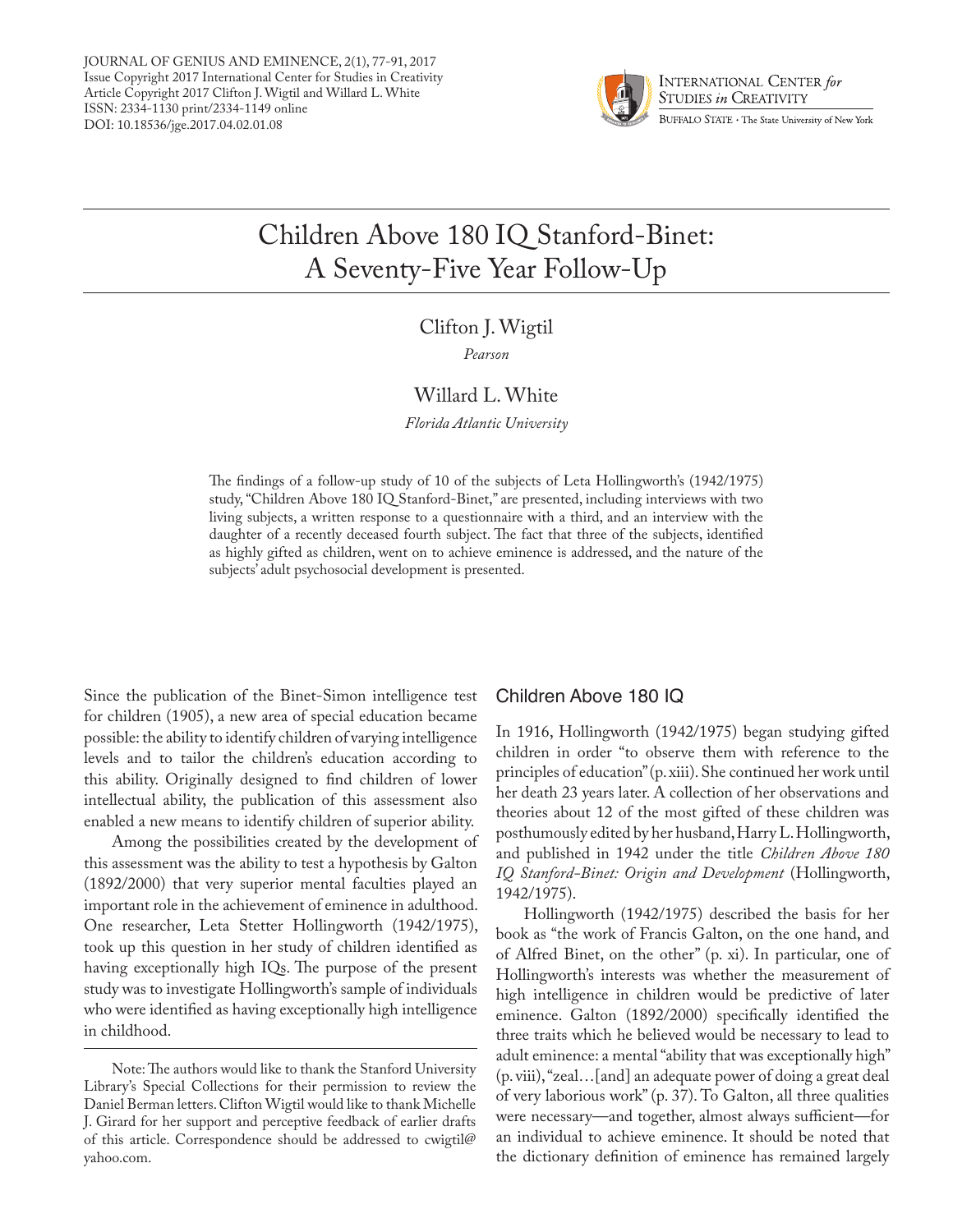unchanged from Galton's and through Hollingworth's times. Stormonth and Phelp (1881) defined *eminent* as "celebrated or conspicuous; rising above others; high in rank, etc." (pp. 175-176). Webster's (1913) dictionary defined *eminence* as "an elevated condition among men; a place or station above men in general, either in rank, office, or celebrity; social or moral loftiness; high rank; distinction; preferment." Merriam-Webster's (n.d.) online dictionary has simple definitions for *eminence* (as related to people) as "a condition of being well-known and successful," and "a person of high rank or achievements."

To identify such children with exceptionally high ability, Hollingworth used the translation and revision of Binet's intelligence test by Terman (1916), commonly known as the "Stanford-Binet," and a subsequent revision of that test by Terman and Merrill (1937), and chose an arbitrary cutoff of scores above 180 IQ. Acknowledging the need for additional data to better understand the distribution of IQ, Hollingworth (1942/1975) speculated that one could extrapolate that an IQ above 180 might be found "only once in more than a million times" (p. 23), but nonetheless would only conclude that children above 180 IQ "are extremely rare" (p. 24); thus, broadly speaking, meeting one of the three criteria set forth by Galton.

Since Hollingworth's death, the evidence has indicated a clear relationship between childhood mental ability and adult success (e.g., Judge, Higgins, Thoresen, & Barrick, 1999; Spengler et al., 2015). Additionally, the degree to which exceptionally high intelligence is specifically predictive of later adult eminence has been the subject of study, with varying findings. Research on early adolescents already marked by high ability (scoring in the top 1% of their age-mates on the college entrance examination, the SAT) conducted by Park, Lubinski, and Benbow (2008) and Lubinski (2009), showed that signs of eminence, as indicated by patents and noteworthy literary publication, were progressively more likely to be obtained at increasingly higher levels of ability. Feldman (1984) studied a group of 52 individuals first investigated by Terman (Terman, 1925; Terman, Burks, & Jensen, 1930; Terman & Oden, 1947; Terman & Oden, 1959), and contrasted a group of 26 above-180 IQ (Stanford-Binet) individuals with 26 individuals from his overall group (140+ IQ; average IQ 150). Feldman found slightly higher academic achievement in the above-180 IQ group (22 bachelor's degrees vs. 18; 15 advanced degrees vs. nine; five PhDs vs. five combined PhD and MD degrees). He also identified three individuals "distinguished" in their career among the 180 IQ group, and none in the 150 IQ group; these included "an internationally known academic psychologist, a highly honored landscape architect, [and] a judge" (p. 520). A follow-up was conducted on the Hollingworth sample by White (1990) in order to

ascertain the subjects' educational and career achievement: his interviews with three of the grown children (identified as I, J, and L) showed that two of the three had achieved doctorates, with the third also doing some graduate study and holding political positions and "positions of leadership in civic organizations" (p. 225).

Multiple factors in the achievement of adult eminence have been identified. Simonton and Song (2009) found clear, though small-to-medium, positive relationships (according to the effect sizes of Cohen, 1992) between estimated IQ and achieved eminence in Cox's (1926) sample of eminent individuals, as well as between mental health and eminence.

Also following up on the Cox sample, Wahlberg et al. (2004) noted group differences among sub-groups in varying domains; for example, religious leaders tended toward qualities of:

concentrated, joy in work, scholarly, precocious, ethical, philosophical, religious, sensitive, encouragement of mother, encouragement of others, exposed to many adults at an early age, early exposure to eminent persons, strong external incentives and support for work in field of eminence. (p. 112)

On the other hand, philosophers tended to have qualities of: "questioning, empirical, intelligent, versatile, philosophical, challenging, clear parental expectations of conduct, permitted to explore" (p. 113). Mathematicians are not grouped directly, and appear to be included among the group of scientists in the Wahlberg et al. (2004) sample, which had the following qualities: "opportunistic, single-minded, absence of mother"  $(p. 113)$ .

Simonton's (2009) larger review of the literature also noted that the personality factor of "openness to experience" (Costa & McCrae, 1992) related to eminence among scientists and United States presidents. With respect to careers in creative domains, Simonton (2012) and Damian and Simonton (2015) observed several factors, including developmental adversity, mental illness, tenacity (similar to Galton's "zeal"; 1892/2000, p. 38) and other "situational factors" (those unique to the time and place of the individual) contribute to achieved eminence in addition to IQ.

Finally, Goertzel, Goertzel, Goertzel, and Hansen (2004) conducted a retrospective of 400 eminent adults, who were identified as such if they were born in the United States and had two biographies written about them which were also available at the authors' local library—or one biography if born outside of the United States. The authors found that in childhood, these adults tended to have homes strongly focused on "learning and achievement" (p. 1), to have "opinionated parents" (p. 29), to have "failure-prone" fathers as often as not (p. 55), to have troubled homes more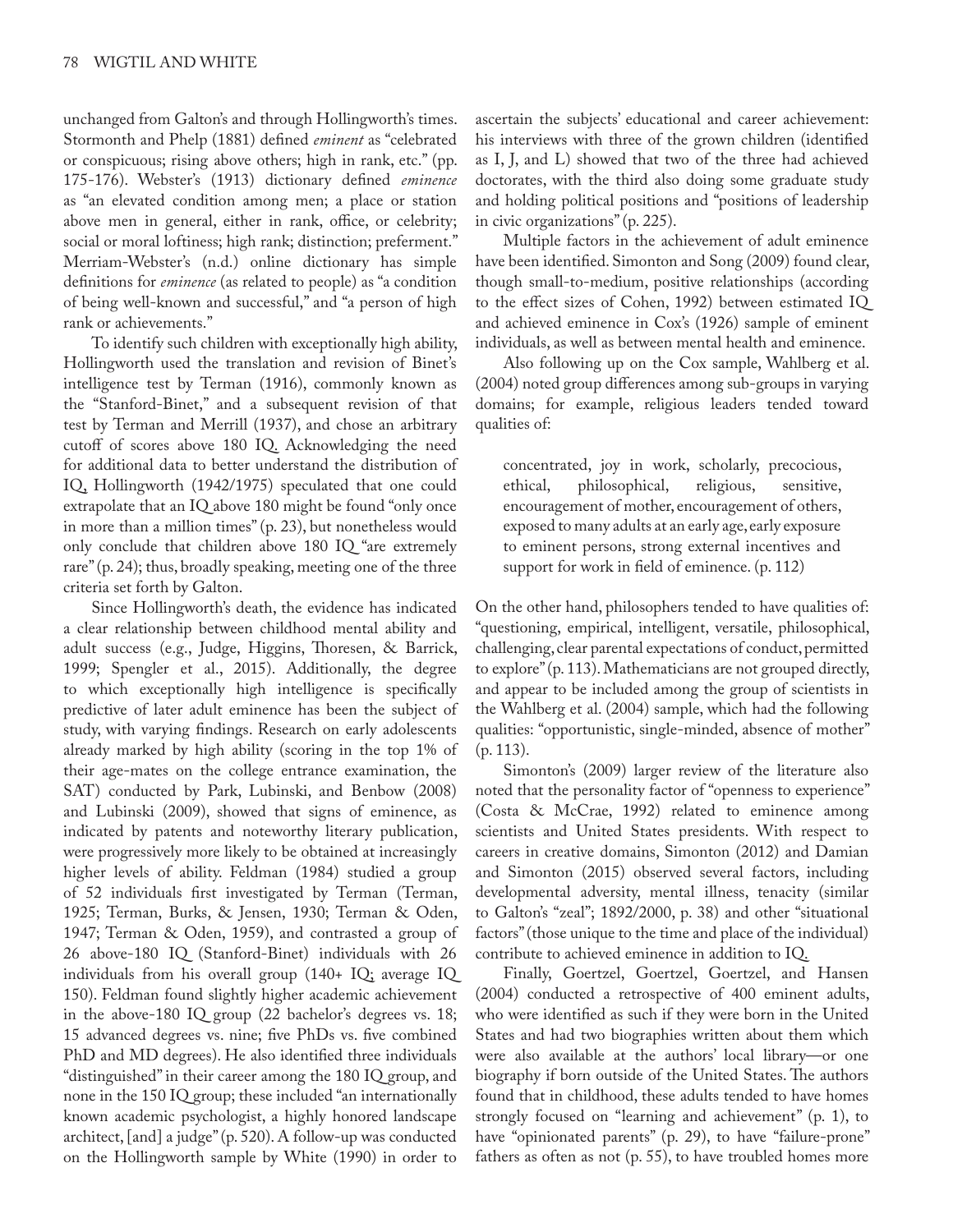often than not (p. 133-134), to have often suffered the deaths of siblings or parents (pp. 220-223), and to have school problems (p. 249). The Hollingworth sample provides an opportunity to review whether any of the 12 participants achieved adult eminence, and to compare the circumstances of their childhood as originally observed with the findings in the studies by Simonton (2009, 2012), Goertzel et al. (2004), and Wahlberg et al. (2004).

Hollingworth (1942/1975) stressed the importance of social and emotional development of highly gifted children and applied her principles to the Speyer School (cf. Silverman, 1990). However, psychosocial development does not end at childhood, and any such pattern that is unique to gifted adults, and in particular to highly gifted adults, may be of use for counseling purposes. In the context of typical psychosocial development, Erikson and Erikson (1998) suggested that people largely pass through nine stages. Each stage is marked by a theme and a crisis experienced by the individual related to a particular theme. Adulthood is marked by four themes with accompanying crises as the individual ages, beginning with Love (Intimacy vs. Isolation), then Care (Generativity vs. Stagnation), and next Wisdom (Integrity vs. Despair); the final stage, Gerotranscendence, is not marked by a crisis, but rather a continual effort to transcend one's growing limitations.

However, this "typical" developmental pattern may not necessarily hold for gifted adults, due to unique traits observed in them by Lovecky (1986): "divergency, excitability, sensitivity, perceptivity, and entelechy," the last of these defined as "motivation…to become all the self is capable of being" (p. 574). Lovecky (1986) suggested that each of these qualities brings both benefits and drawbacks to the social and emotional development of gifted adults. For the highly gifted adult, who would seem more likely to have these qualities in an even greater extreme, the negative effects would seem to predominate simply because of the greater degree of difference this would bring vis-à-vis the general population. For example, with respect to sensitivity, Lovecky noted gifted adults' "positive social and emotional benefit in their deep concern for the needs and rights of others, their empathy for the feeling of others, and their desire to help even at significant cost to themselves" (p. 573). An even deeper feeling for others, though seems more likely to bring about the negative side: "others may not feel so deeply or intensely, or…may have different priorities" (Lovecky, 1986, p. 573). Similar conclusions can be drawn for the remaining qualities observed by Lovecky (i.e., of perceptivity, excitability, entelechy, and divergency). In this context, it appears that these qualities may predispose highly gifted adults toward unique resolutions to each of the adult stages of psychosocial development proposed by Erikson and Erikson (1998).

With respect to "intimacy vs. isolation," Hollingworth (1942/1975) noted that unlike their moderately gifted counterparts, highly gifted children may be "too intelligent to be understood by the general run of persons with whom they make contact" (p. 265), which suggests difficulty in later resolving this stage in the direction of intimacy. Gross (2004) similarly concluded of her highly gifted sample: "[these] children are aware that they are disliked and rejected by their classmates" (p. 198). Evidence for assortative mating (e.g., Watson et al., 2004; van Leeuwen, van den Berg, & Boomsma, 2008) suggests some hope for adulthood intimacy for the gifted. However, highly gifted adults may be overly rare in their intelligence and may thus have only a moderate improvement in their prospects for intimacy. In this light, it would seem that highly gifted adults, relative to their typically-developing counterparts, seem more likely to resolve the crisis of the "love" stage in the direction of isolation rather than intimacy.

With respect to the "care" stage, the high importance of intelligence in career success (e.g., Gottfredson, 1997) would seem to allow for resolution of this stage in the direction of career generativity rather than stagnation (relative to their peers). With such success—and a highly intelligent mind to better observe, and derive personal meaning from, the effects of one's accomplishments—the crisis of the "wisdom" stage seems more likely to resolve in the direction of integrity rather than despair (in comparison to their peers). The Hollingworth sample offers a unique opportunity to observe the extent to which these suggested hypotheses are correct, in addition to their career outcomes.

## Research Questions

The following questions guided the present study:

What has been the psychosocial development of adults identified as having exceptionally high intelligence in the Hollingworth sample?

What is the career achievement of adults in the Hollingworth sample?

To what extent did the adults in the Hollingworth sample achieve eminence in their lifetimes, and what factors may have played a role in this achievement?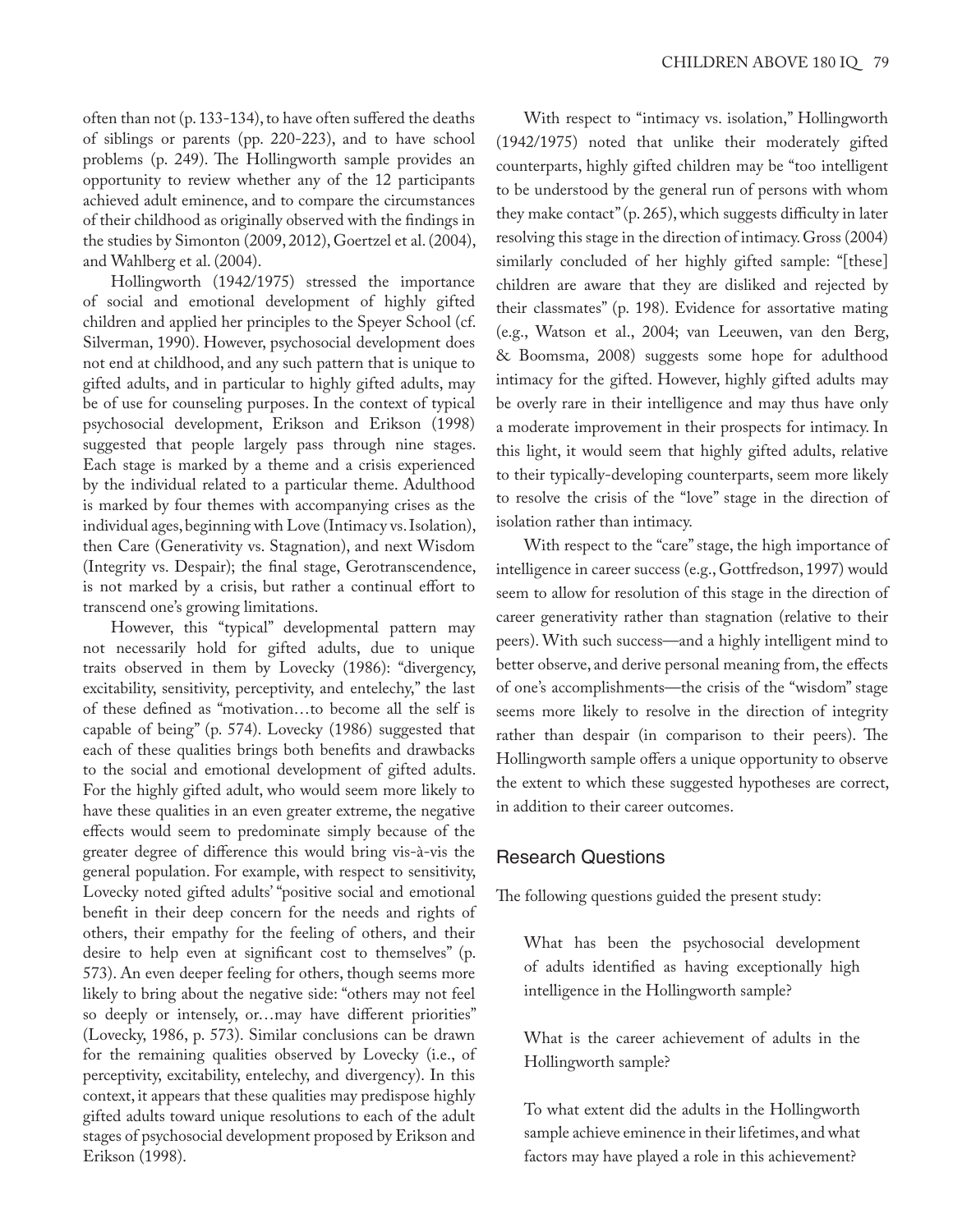| Original designation by<br>Hollingworth (1942/1975) | Designation in Current Study, and Name                            | Participant?                        | Interviewed by<br><i>White</i> (1990) |
|-----------------------------------------------------|-------------------------------------------------------------------|-------------------------------------|---------------------------------------|
| Child A                                             | Subject A: Richard M. Machol                                      | No (deceased)                       | $\rm No$                              |
| Child B                                             | Participant B [name withheld for anonymity]                       | No (deceased; daughter interviewed) | N <sub>o</sub>                        |
| Child C                                             | Subject C: Dr. Herman Kremer                                      | No (deceased)                       | No                                    |
| Child D                                             | Subject D: Daniel Berman                                          | No (deceased)                       | N <sub>o</sub>                        |
| Child E                                             | Subject E: Rev. Dr. Edward Rochie Hardy, Jr.                      | No (deceased)                       | N <sub>o</sub>                        |
| Child F                                             | Subject F: Donald MacMurray                                       | No (deceased)                       | N <sub>o</sub>                        |
| Child G                                             | Participant G: Dr. Nathaniel S. Lehrman                           | Yes                                 | N <sub>o</sub>                        |
| Child H                                             | Participant H [name withheld for anonymity]                       | Yes                                 | N <sub>o</sub>                        |
| Child I                                             | Subject I: Vice President (Drexel Univ.) Martha Barber Montgomery | No (deceased)                       | Yes                                   |
| Child J                                             | Subject J: Eleanor Alice Haines McKernan                          | No (deceased)                       | Yes                                   |
| Child K                                             | Subject K: Dr. Franklin Abbott Smith                              | No (deceased)                       | N <sub>0</sub>                        |
| Child L                                             | Participant L: Prof. Murray Gerstenhaber                          | Yes                                 | Yes                                   |

TABLE 1 Designations of Hollingworth (1942/1975) Subjects and Designations in Current Study

# Method

# Sample

A summary of these individuals and their degree of participation in the current study is provided in Table 1.

Of the 12 individuals studied by Hollingworth (1942/1975), three (Participants I, J, and L) were identified and interviewed by White (1990). The remaining subjects were identified using a list of last names made available to one of the authors and follow-up investigations into their identities based on the biographical information in Hollingworth's book (1942/1975).

Originally referred to as "Child A," "Child B," etc., the individuals in this study will be designated "Subject" or "Participant" under the same letter assigned to them in the original study. Those who participated in this study (or in the case of Participant B, her daughter), or in the study by White (1990), will be referred to as "participants" in order to maintain anonymity, with the exceptions of Dr. Nathaniel S. Lehrman (Participant G) and Prof. Murray Gerstenhaber (Participant L), who permitted the disclosures of their identities for this article. The remaining individuals will be referred to as "subjects" (because these individuals did not participate) and later identified by name.

# Procedure

Dr. Lehrman and Participant H were identified, contacted, and given semi-structured interviews regarding their educational and career outcomes and their psychosocial development. Interview responses were recorded and transcribed. A third participant, Prof. Gerstenhaber, who was previously interviewed by White (1990), provided written replies to the same developmental questions. Participant B died in 2013; her daughter was given a semi-structured interview with similar themes about her mother. All interviews and correspondence with participants took place in 2015. As much information as was relevant to the career achievement and, where possible, the psychosocial development of all of the subjects and participants was also recorded, including documented information in personal correspondence and books. Biographical information, and information from interviews and correspondence were reviewed for common themes, as well as deviations therefrom.

# Results

## Life Narratives

Summaries of the life stories of the subjects and participants follow.

## *Subjects A, C, D, E, F, and K; Participants I and J*

*Subject A* was Richard M. Machol. Machol recorded an oral history of Teaneck, NJ, on April 26, 1984, upon which much of the following is based (details were verified when possible); his wife was in attendance during this recording and provided additional details (Machol, 2013). He described attending and graduating from Columbia University in 1934 (this was later confirmed with student newspaper records from the time). After a brief stint at the National Bureau of Economic Research, Machol began a career of at least 48 years at McGraw Hill. Machol was active politically and civically from shortly after his college days; in 1936, he successfully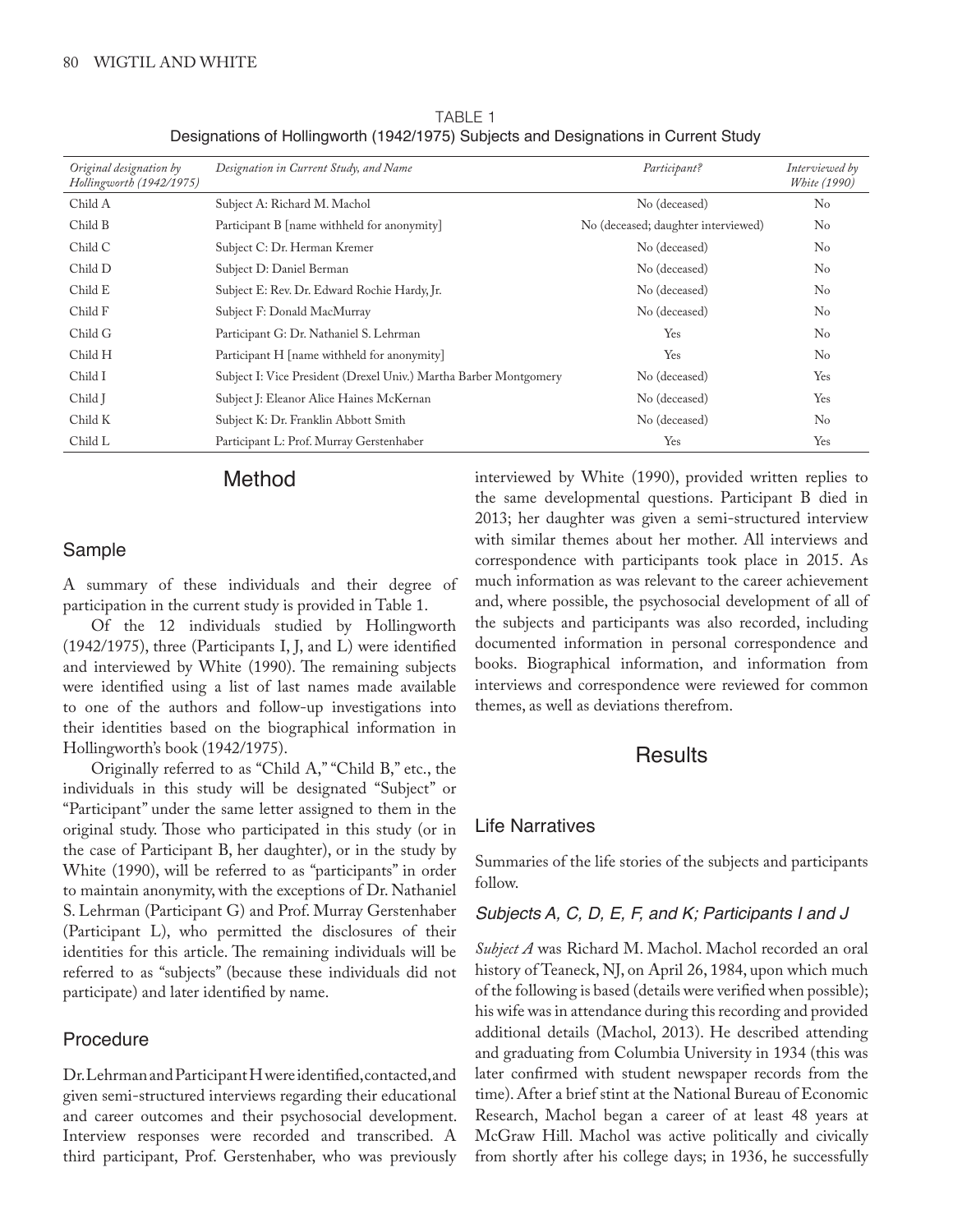sued for the right to continue to vote in his district. After marrying and moving to Teaneck in 1948, this civicmindedness continued: together with his wife, he organized campaigns for school referenda, school board candidates (including running twice for school board himself ), and was active in the local American Foreign Service chapter, and promoted racial integration of Teaneck.

*Subject C* was Dr. Herman Kremer. He attended Columbia University, at which he was awarded Phi Beta Kappa membership in his senior year and later graduated. He later attended New York University's medical school and received his MD, practiced medicine, married for the rest of his life, had five children, and died in 1991.

*Subject D* was Daniel Berman; he is mentioned, though not by name, in Feldman (1984) as one of the above-180 IQ subjects. After graduating from high school, he attended Columbia University (attending concurrently with Subject E, Edward Hardy), at which he received unwanted media attention. Early in his college career, he showed interest in the law, but afterward graduated with Phi Beta Kappa honors (in chemistry, according to Hollingworth, 1942/1975, p. 133). While he was receiving a master's degree in Physics from Stanford University, he worked with Lester "Ty" Cowan of Columbia Pictures on technical matters related to film (that being his specialty at Stanford).

Berman later become Cowan's personal assistant and secretary, and helped negotiate several matters, including Columbia's contract with actor Edward G. Robinson. Later, Berman began a venture with George Gallup that culminated in the Audience Research Institute, which sold market research to the film industry with which Berman had been connected. Berman died of suicide at the age of 28, about a year before his efforts met with resounding success in the form of a deal with RKO Studios (Berman, 1929-1941; The Emergence of Market Research, n.d.). After his passing, one relative wrote that Berman had a strong desire to help those oppressed by the economic system (Berman, 1929- 1941), and that he intended to make money quickly in order to allow himself the opportunity to fix the injustices done to them. However, one of Berman's own final letters speak of his goals for independent achievement, power, and independence (Berman, 1929-1941). Nevertheless, a living relative familiar with additional family correspondence commented to one of the authors that the former, altruistic rationale for personal gain seemed far more plausible (personal communication to Wigtil, October 30, 2015).

*Subject E* was Rev. Dr. Edward Rochie Hardy, Jr. Hardy was a prolific scholar. In addition to his AB from Columbia University in 1923, he received his master's and PhD from the same by 1931, and received multiple degrees in theology by 1934. By 1969, at the time he left Berkeley Divinity School at Yale after 25 years of service, he had written 15 books and

brochures, contributed to 14 additional books, and penned 21 editorials, 68 articles in periodicals, and 186 book reviews and notes. In addition to being prolific, so beloved was Hardy by the students and faculty at his school, that when he left to begin teaching at the Jesus College at Cambridge University, the senior class of 1969 prepared a celebratory pamphlet which recorded these accomplishments, with a moving note by the dean of the school (Berkeley Divinity School, 1969). When he died in 1981, the Education Committee of the Executive Council of the Episcopal Church honored him with a resolution of gratitude to him for his service (Executive Council of the Episcopal Church, 1982 Feb 17-19, p. 13-15), to be sent to his wife and son.

*Subject F* was Donald MacMurray, who died before the book *Children Above 180 IQ Stanford-Binet* was published. MacMurray contributed articles to *Chess Review* in his free time, and was also a graduate student who tested Gerstenhaber when the latter was a child. In the book, MacMurray's inconsistent educational record is highlighted; his tendency toward truancy and illness, his passion for chess, and his extreme dislike of physical education are adduced as reasons for this inconsistency. Harry Hollingworth, author of the chapter on MacMurray in his wife's book (Hollingworth, 1942/1975), took a fairly dim view of his outcome when summarizing his short life, writing of MacMurray's marriage two years before his death: "Impetuously, and without resources except the provisions made by his sponsor for his own subsistence, he married a young Jewish girl" (p. 171). Later, Hollingworth concludes that "Chess, bridge, and racing continued to intrude themselves into his activities.... A bachelor's degree and a few chess prizes and bridge victories represent F's final achievement" (pp. 172-173).

The relationship between MacMurray and the Hollingworths appeared to be more complicated than described in this book. Denker and Parr (1995) wrote that MacMurray, whose life was marked by poverty, "showed up one day…[in] wintertime, wearing an expensive cloth coat with a wide mink collar" (pp. 37-38), given to him, according to MacMurray at least, by none other than Leta and Harry Hollingworth, who, MacMurray further asserted, had "legally adopted" him (this detail could not be verified with the clerk's office of his place of birth). However, MacMurray did live with the Hollingworths for a period of one year (Wasserman, Kearney, & Silverman, 2015). Denker and Parr added, "For [the Hollingworths], Donald was a living experiment, about which they would later write in their book, *You and Heredity*" (p. 38). Though perhaps confused about the book's title (Leta Hollingworth was referenced in, and was not the author of, *You and Heredity* (Scheinfeld, 1939, p. 220), MacMurray clearly recognized his status as a research subject.

MacMurray died of stomach cancer in December 1938. Denker and Parr (1995, p. 40) write that "he did not give up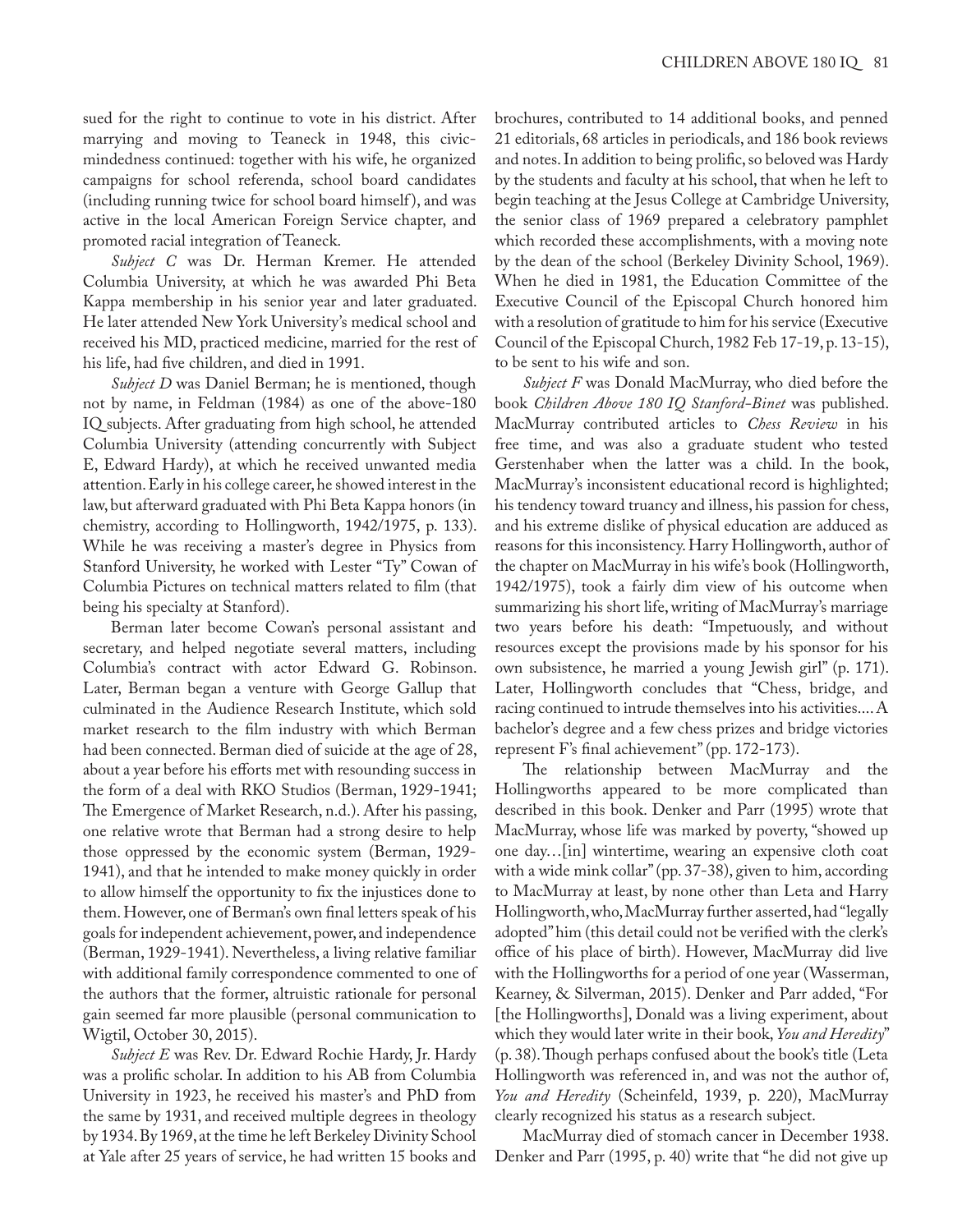on life until the very end," and that he continued to discuss "bright plans" for a future that was never to be. He left a definitively positive impression on the authors.

*Participant I*, Martha Barber Montgomery, was interviewed as part of a follow-up study by White (1990), at which point she was serving as an assistant vice president at Drexel University. She passed away from cancer in 1992; both the New York Times and the Philadelphia Inquirer commemorated her with obituaries, the latter of which identified her as "a highly regarded specialist in engineering ethics" (McLarin, 1992), and noted:

She was a member of the Corporation of Haverford College, and a board member of the Pennsylvania Board of Landscape Architects, the National Council of Engineering Examiners and the Delaware Association of Professional Engineers. She was a trustee of the Philadelphia Free Library and a member of the Middle States Association of Colleges and Schools' Accrediting Board.

*Participant J*, Eleanor Alice Haines McKernan, was also part of the follow-up study by White (1990). In addition to what was listed in that interview, McKernan's obituary ("Ms. Eleanor Alice Haines McKernan," 2014) lists her involvement in the community as a mentor, justice of the peace, and a member of a local lake conservation program.

*Subject K* was Dr. Franklin Abbott Smith, who graduated with a BSS from the City College of New York in 1942, an MA in Political Science from Columbia University in 1942, and later a PhD from the same. His thesis was published by Columbia University Press as a book under the title, *Judicial Review of Legislation in New York, 1906-1938* (Smith, 1952), and re-published in the United Kingdom, Canada, and India.

## *Participants B, G, H, and L*

Descriptions of the remaining participants follow, drawing on interviews with the daughter of Participant B and with Participants G and H; correspondence with Participant L, and information first presented on all four participants by Hollingworth (1942/1975).

#### *Participant B*

*Intimacy vs. Isolation.* Originally described by Hollingworth (1942/1975) as "a good mixer," B appears to have been the most sociable of the 12 children originally described. B's daughter reported that this sociability continued into adulthood. Asked whether B was successful at getting the kind of people who she felt were close to her, her daughter reported, "Yes. I think she was good at that.… She had a *lot* of people she knew for a *long* time," and that "She was…a big social butterfly."

Regarding her mother's romantic life, B's daughter reports that "[S]he probably had [saved] every dance card she ever got." As with H, B got married later in life. Furthermore, it seemed to her daughter that it "didn't really seem like they should've been together.… [I]t was kind of like, almost, two heads butting with each other, so it was kind of weird."

*SpecificCareer Achievements and Generativity vs. Stagnation.* B entered college in 1931, but left school the following year in order to pursue writing. B served as an officer in the Navy during World War II and officially left the service in the early 1950s with a rank of either Lieutenant JG or Lieutenant, though her work in the Navy had ended some years before. Later, she sold advertising space in phone books for several years. She left this job around the time of her marriage. After having her first child at 37, B was a stay-at-home mother, and also kept the books for her husband's business. Additionally, B was "very active" politically, volunteering her time in the 1964 presidential campaign and a local political/community organization.

Although in some ways living a remarkable life, B's daughter reports that her mother felt bitterness. This may have been related to B's alcohol abuse and her missed opportunities in life. Though B wished to become a writer, and indeed left college in order to do so, she never finished any major project in this area. Her daughter speculated during the interview that highly gifted individuals may "have grand ideas but never finish anything," and added, "[M]aybe she was angry because she felt like she had to take on a lot of responsibility, although my brothers and I kind of think she was a spoiled-rotten Army brat" (B's father was a U.S. Army general, and her extended family had a deep military background; Hollingworth, 1942/1975).

*Ego Integrity vs. Despair.* B's daughter reported that her mother seemed to have "a balance" in her attitude as to whether her life was one well-lived, though that seemed to depend on the day she reflected on it (suggestive of the varying moods of people who abuse alcohol).

#### *Participant G*

*Intimacy vs. Isolation.* Asked how successful he felt he'd been at maintaining close, personal relationships, Dr. Nathaniel Lehrman replied that he believed that he'd been fairly successful, mentioning that he'd been married for 70 years to his late wife, and that he currently had several friends in his life.

*Specific career achievements and Generativity vs. Stagnation.*  Lehrman received his undergraduate degree from a prestigious northeastern university, later received his MD, and practiced psychiatry. Mid-career, he suffered a mental breakdown and admitted himself into treatment at a facility.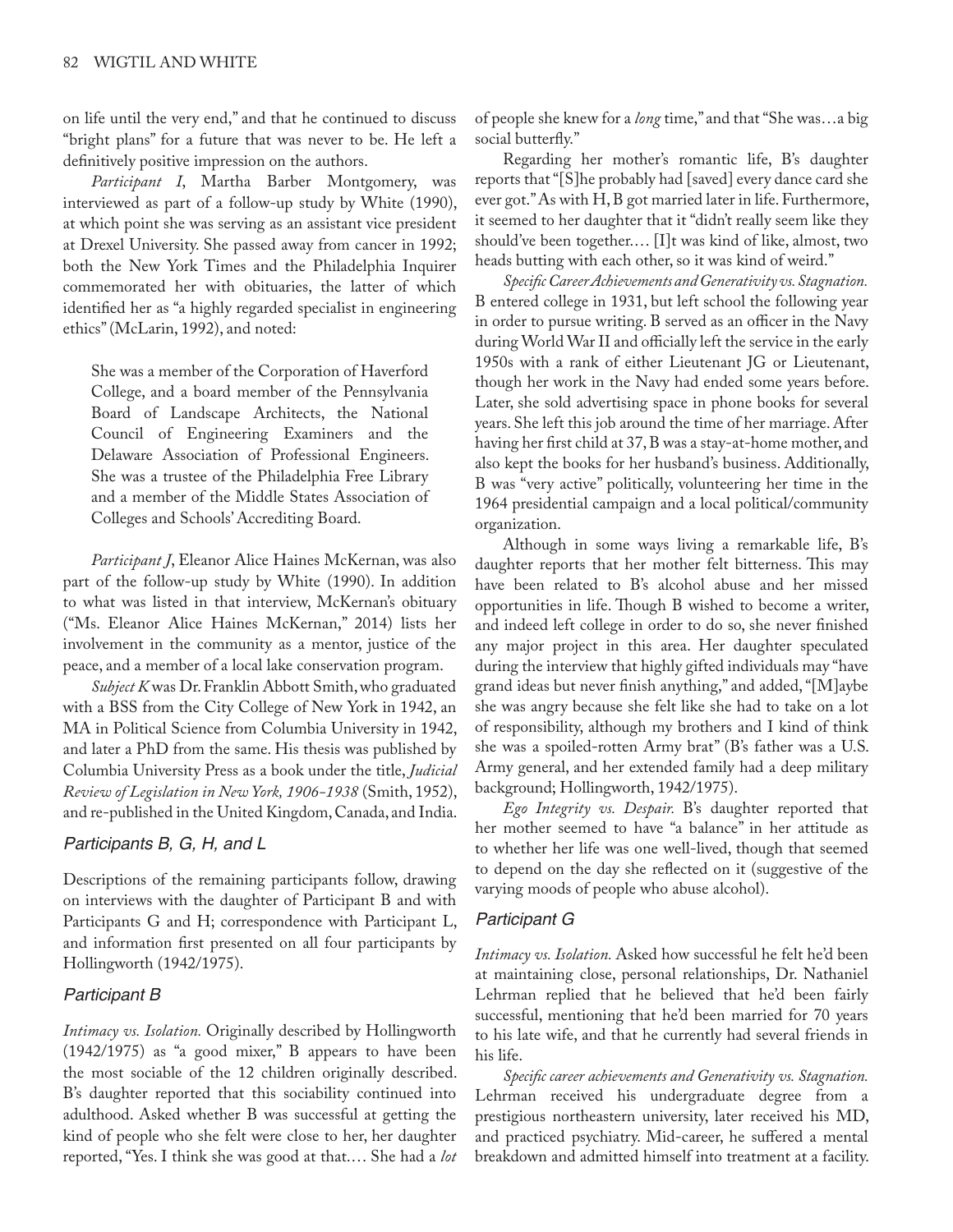He made a full recovery and resumed his practice and eventually became a director of a clinical psychiatric center. Late in his career, he was convicted of fraud (along with two co-workers who received harsher sentences, one of whom had already been previously convicted of serious charges and who had lost his license). Lehrman was sentenced to prison and lost his medical license (he continues to maintain his innocence). Currently retired, he still writes articles and book reviews for both professional journals and outlets directed at mainstream audiences.

Lehrman has published about 40-50 articles in scientific or professional journals; presented 20 papers to scientific or professional societies; received one prize or award for a scientific or professional project; been awarded a research grant; been the editor of a professional journal; and written or directed one play. He also cited his "three good kids" as an important achievement.

Asked how successful he'd been at contributing to society and guiding future generations, he said he'd done "good work, but it's been ignored."

*Ego integrity vs. Despair.* Lehrman felt that his life overall had been "fairly successful," but did not elaborate.

## *Participant H*

*Intimacy vs. Isolation.* When asked about her success at maintaining close, personal relationships, H reported that her romantic relationships were "relatively few," but "very satisfactory." On the platonic side of this question, she said that they were also relatively few.

*Specific Career Achievements and Generativity vs. Stagnation.* H completed her bachelor's degree at the age of 20 and received her PhD in English literature at the age of 23. After finishing graduate school, H taught at universities for a time in what she called "the fluid bottom…where you start to teach [and] you flow from school to school until some school decides to keep you for more than a few years." Dissatisfied, H left academia to start at "a very unexciting job" working with data at an advertising agency, yet reports that she "was happy to have [that], because that meant when I got home from work, nine hours through, I didn't have to write a paper or something like that." She then moved to working full-time in publishing for a several years (reduced to freelancing for a few years mid-career after the birth of her children), where she worked primarily in copy-editing and fact-checking. One accomplishment in particular which she mentioned was her work on a nonfiction book which won a Pulitzer Prize.

Asked how successful she felt she was in contributing to society and future generations, H replied, "I would say not successful." She contrasted her own performance that of a close relative who "has gone out of his way…tak[ing] time from his job…present[ing] speeches in favor of his point of view, and so forth. He has been very aggressive in doing what he thinks is important, and I would say I have been the opposite of that."

*Ego Integrity vs. Despair.* H reported that her life as a whole was successful, noting her "very good marriage" and "very good job," but adding "from the point of view of public benefit, not particularly," and concluding, "Would I be willing to live the same life again? I probably would."

## *Participant L*

Professor Murray Gerstenhaber is a retired mathematician and the third participant in the follow-up study by White (1990). He is married with three children. According to Google Scholar as of the time this paper is written, his papers have been cited nearly 5,000 times, including one paper with over 1,000 citations.

*Intimacy vs. Isolation.* Gerstenhaber noted his marriage of nearly 60 years, in which he and his wife "have grown in love and understanding through the years." Regarding platonic relationships, he replied "My other close relationships are with my children and their families, but I maintain close contact with numerous other family members, friends, and colleagues, with some of whom I collaborate. Some are former students of mine who are now professors."

*Generativity vs. Stagnation; Ego Integrity vs. Despair.* Perhaps reflecting the enduring career he has had (not uncommon for eminent individuals; Simonton, 1991), Gerstenhaber appeared to be equally within both of these stages, and answered the questions aimed at each stage as though writing about the other stage. Regarding Ego Integrity vs. Despair, he replied, "To the extent that I have been successful, am still teaching, writing and publishing papers, doing research, and feel lucky to be able to continue doing what I love to do." Replying to the question about Generativity vs. Stagnation he took the following retrospective view:

In over 60 years as a teacher, I have helped educate thousands of students not only to the beauty and value of mathematics but to the importance of standing for their beliefs. Some of my mathematical work is now included in standard graduate courses in a number of schools here and abroad and occasionally given as a full course of its own.… I have a law degree from the University of Pennsylvania, and in Penn's law school I have taught courses in statistics for law, giving the first such course in this country. In this course I emphasize the use of statistical methods in battling racial, gender, ethnic, and other forms of discrimination. I have served on the Council of the American Mathematical Society and helped write the Society's Rules of Ethics. I have worked with several of the Society's committees, one of which I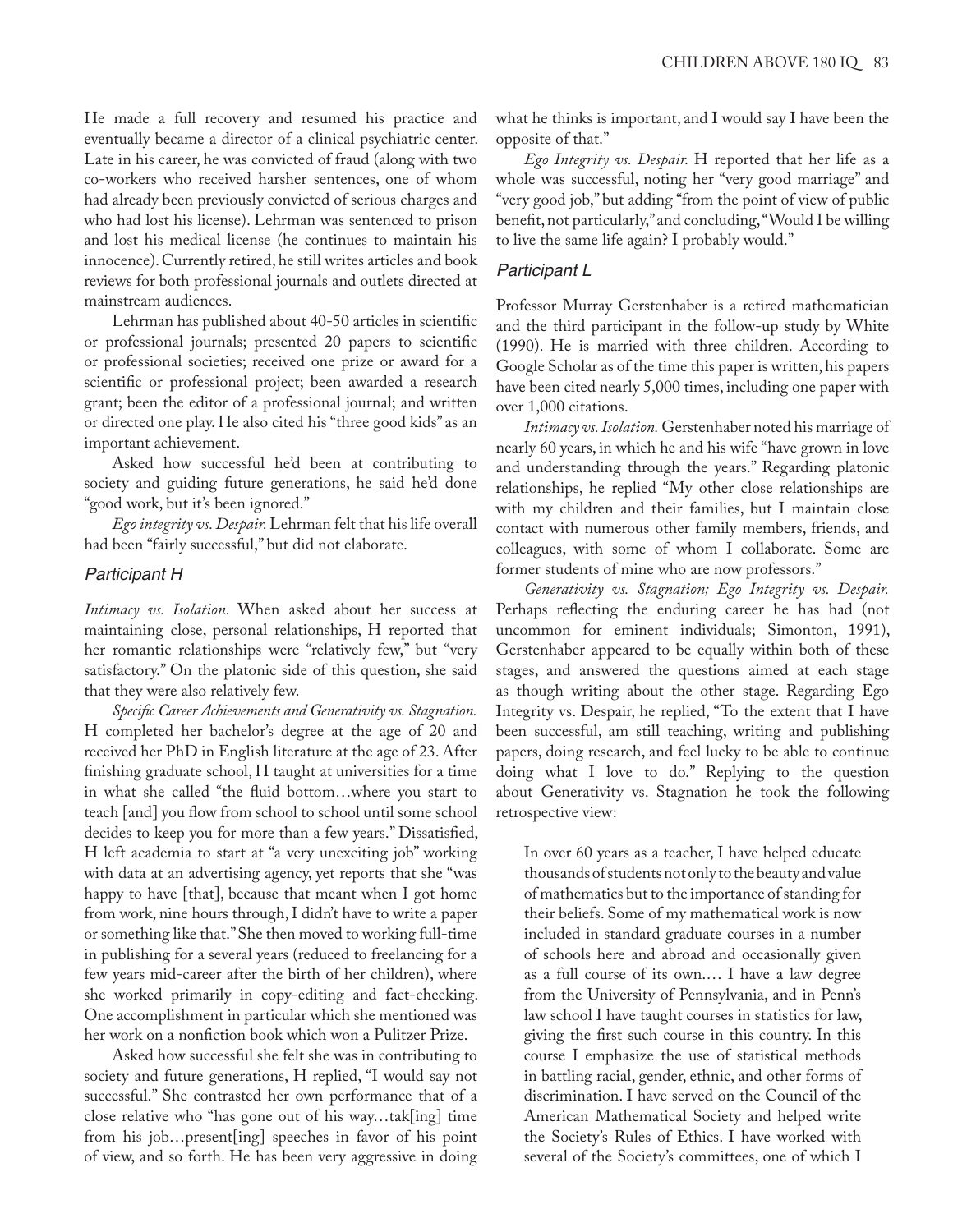chaired, to free scholars imprisoned for their beliefs overseas (we did get some out), and to fight cases of unjust dismissal in this country (less successful, but because of our support were rehired at other colleges). I helped found AMIAS, the Association of Members of the Institute for Advanced Study (its "alumni" organization, although it grants no degrees), contributions through which now support a number of young scholars for one year terms as visiting members of the Institute. As a member of my religious community I fought successfully in my synagogue to have women treated equally with men in matters of religious service. Finally, if family counts as a contribution to society—and I certainly believe that it does—then I can add that my children have been successful both in their professions and so far, as parents.

# **Discussion**

#### **Eminence**

Consistent with the positive relationship between estimated IQ and adult eminence found by Simonton and Song (2009), three of the high-IQ people from the Hollingworth sample—Hardy, Montgomery, and Gerstenhaber—appear to qualify as eminent within their respective domains. Hardy was directly celebrated within his lifetime, Montgomery achieved a high rank at Drexel University, and Gerstenhaber's many citations qualify as high achievements and being wellknown and successful. The previously noted traits of eminent individuals will be compared to those observed in these three individuals.

#### *Traits observed by Simonton*

Of the aforementioned factors contributing to eminence noted by Simonton (2009, 2012), openness to experience, tenacity, and the "situational factors" (factors unique to the time and place of the individual) of gender and unusual child care are reviewed below.

*Openness to Experience.* Openness to experience involves curiosity, imagination, being "aesthetically reactive," and having insight, originality, "unusual thought processes," and a large range of interests (McCrae & John, 1992). Montgomery's chosen field for her advanced degrees, philosophy, certainly requires the first two of these. Her leadership field of program evaluation, her specialization within engineering ethics, and her work across several boards with a variety of fields speaks to wide interests, and her interest in poetry and the composition of the school song (Hollingworth, 1942/1975, p. 199) suggest early indications of originality and unusual thought processes, and speak further to an early wide range of interests.

Hardy's unusual thought processes, insight, and curiosity are suggested in the aforementioned pamphlet, which praises his ability in Coptic and Latin, and his memorization of mixed metaphors. It is also seen in the resolution honoring him after his death, which praised his mysticism as well as his "wide span of concern" for ecumenical matters, and praised him for being "one of the Anglican Communion's greatest and most versatile scholars" (Executive Council of the Episcopal Church, 1982, pp. 13-15).

The specialized nature of Gerstenhaber's original mathematical theory speak to his unusual thought processes, insight, and curiosity. His wide range of interests, bounded only by a seeming need for practical usefulness in later life, included childhood hobbies and outside activities of stamp and money collecting, making model airplanes, science experiments, and running a small business; and as an adult, receiving his JD in addition to his PhD in mathematics.

*Tenacity.* Hardy's and Gerstenhaber's prodigious outputs and Montgomery's interdisciplinary leadership suggest persistence and drive in all three individuals.

Participant B's daughter specifically mentioned that her mother seemed not to follow-through on her creative writing projects. Participant H noted that the additional burden of writing after completing a full work day led her to seek work outside of academia, and acknowledged that she did not take initiative. For both, a lack of staying power seems to have impaired their career success.

#### Situational Factors

*Caring for children.* Of the participants who were interviewed, two (Participant H and Gerstenhaber) mentioned caring for children who were ill or had a handicap (White, 1990), and this burden appears to have attenuated their success. For Gerstenhaber, this meant that he "had little time for any avocations. Avocation in the sense of something that could not be a useful profession is something I never had" (White, 1990). While it is difficult to speculate the effect of his lack of avocations, it is worth noting that Simonton (2012) observed that "scientists who attain the highest levels of recognition… are much more likely to have artistic avocations." If causal in nature, this could mean that Gerstenhaber's lack of avocations (or the circumstances contributing to it) may have attenuated his career success.

*Cultural reaction to gender.* Gender discrimination, a more prevalent cultural factor in the middle of the 20th century, appeared to impede the progress of the women in this sample. Montgomery, though included as eminent, specifically cited her gender as an attenuating factor in her career success. Regarding B, it is difficult to say whether her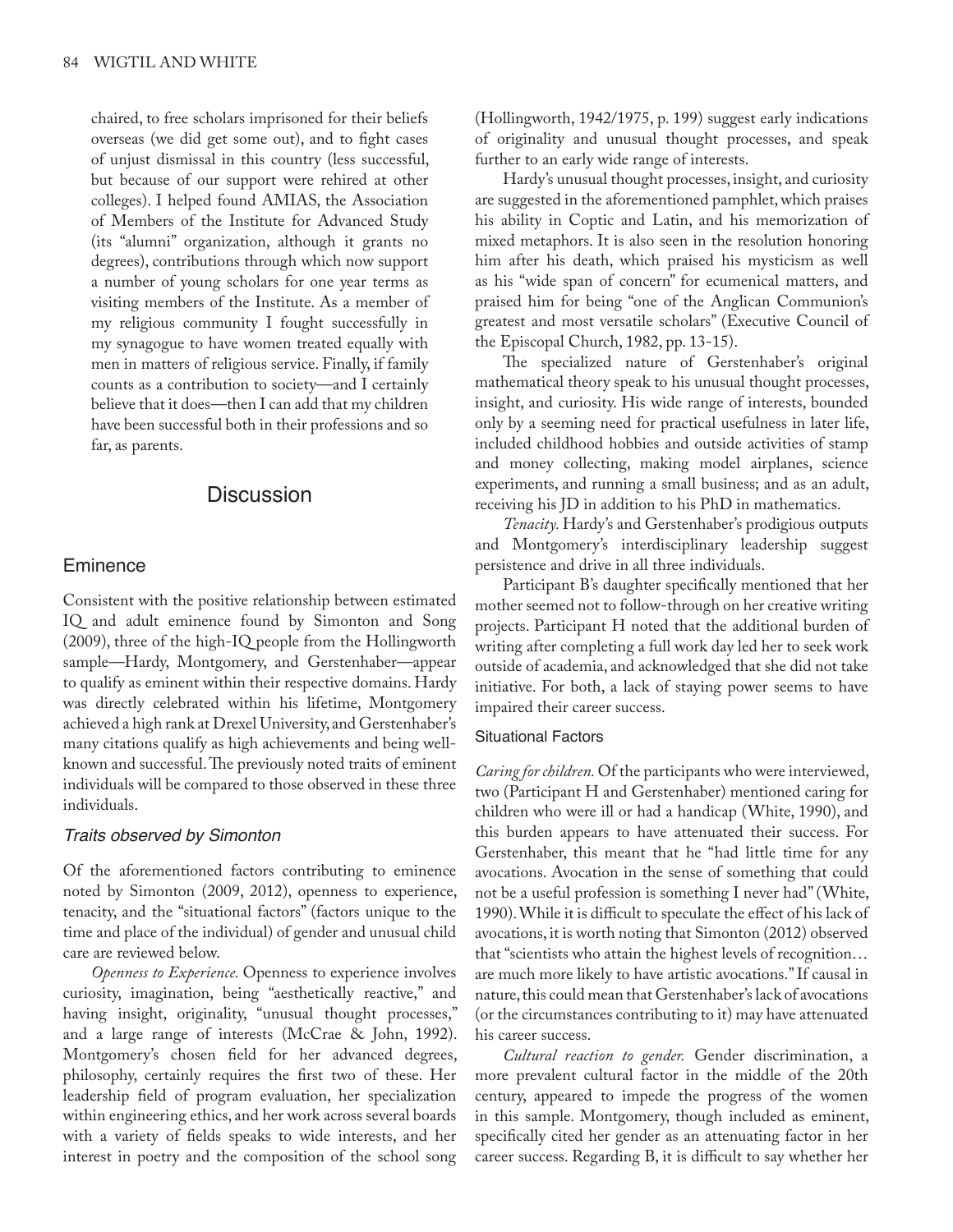gender prevented her from achieving eminence, though given the strong military strain which runs through her family, her gender likely attenuated her success in the Navy as well.

#### *Childhood Histories Paralleling Observations by Goertzel*

To varying degrees, the childhood histories of the three eminent members of this sample align with observations made by Goertzel et al. (2004). Hardy's mother (Hollingworth, 1942/1975, p. 137), a bacteriologist who took great lengths to help her son's education, matches the profile of the dominating mother who supports the child who later becomes eminent (Goertzel et al., 2004, pp. 81-105). The deaths of Hardy's three older sisters and his own difficult birth match the profile of children born with an "intruder complex" (Goertzel et al., 2004, pp. 216-220). He appears to not have had serious primary and secondary school problems described by Goertzel et al. (2004, pp. 249-254), though he was briefly hazed as an early teenager at Columbia University—a challenge he later overcame (Hollingworth, 1942/1975, pp. 151-152).

Unlike Hardy, Montgomery had difficulty adjusting to primary school on two occasions, first when she was promoted to second grade: "She spent her spare time aimlessly drawing, and was allowed to bring library books to school. Some of the time she sat with folded hands when her work was finished, and she resented this" (Hollingworth, 1942/1975, p. 196). She enjoyed two years at Speyer School, yet her family moved to Maryland and was she promoted to 5th grade at that school, where she was also unhappy. She later attended Oberlin University (White, 1990). Her mother was involved in "debating, dramatics, and student government" and later took "active part in the League of Women Voters and in the Faculty Wives' Club" (Hollingworth, 1942/1975, p. 195). These indicate strong opinions, common among parents of eminent adults in Goertzel et al.'s (2004, pp. 29-30) sample.

Gerstenhaber's father's was trained as a "jeweler, but being unable to find work in this line he [took] employment in a factory making airplane precision instruments" (Hollingworth, 1942/1975, p. 213). Gerstenhaber noted that his parents were poor, which to some degree parallels the "failure-prone father" motif described by Goertzel et al.  $(2004, p. 55-65).$ 

#### *Traits Observed by Wahlberg et al.*

Hardy's personal history suggests traits which align quite closely with observations of religious leaders by Wahlberg et al. (2004).

Montgomery showed *versatility* in childhood (including writing the school song for Speyer and a collection of poems for Leta Hollingworth; White, 1990). This was even more clearly seen in adulthood, with her maintaining

varied responsibilities and interests. Moreover, her obituary (McLarin, 1992) suggests a *challenging* nature: "She once lent her typewriter and card table to a young woman she had hired to teach at Drexel and told the woman to keep them until she had finished her doctoral thesis." Three of Wahlberg et al.'s (2004) qualities for philosophers—"philosophical," "questioning," and "empirical"—appear in her childhood passions for "nature study…and 'in her relationship to the world and the cosmos'" and "'reason[ing] logically and [having] a strong sense of justice'" (Hollingworth, 1942/1975), and later in her choice of philosophy and logic as a PhD program "because these were the hardest core inner disciplines having to do…the justification of thinking" (White, 1990). However, Montgomery's eminence does not necessarily stem from her advances in philosophy, but from her academic leadership. Though her life history includes most of the qualities Wahlberg et al. (2004) observed in eminent philosophers, whether this replicates their findings is questionable.

Gerstenhaber was highly motivated to obtain a scholarship from an early age, opting to study for 2-3 hours a night (Hollingworth, 1942/1975, p. 223). He specifically enrolled at the University of Chicago on account of the mathematics department there having "stolen" the best faculty in this area (White, 1990). He later received his JD after his PhD and was admitted to the state bar. He has clearly sought out opportunities to advance himself (though more benevolently than the term "opportunism" used by Wahlberg et al., 2004, would suggest). Finally, his single-mindedness was evident not only in his scholarship search and the later volume of his publications, but also, according to his interview with White (1990): "The ability to hang in there has a lot to do with scientific productivity, I am convinced. And in mathematics…hanging in there is a solitary accomplishment" (p. 227). Of the three qualities associated with scientists by Wahlberg et al. (2004), Gerstenhaber thus appears to possess two.

Overall, the factors related to eminence previously mentioned in the literature appear to be largely consistent with those observed in the eminent individuals in this study.

#### *Additional Moderating Factors Related to Eminence*

A few moderating individual factors are worth mentioning. First, the tone and content (e.g., constant complaints of fatigue despite otherwise good health, negative selfappraisals, etc.) of Berman's correspondence suggest he suffered from depression, and possibly bipolar disorder (cf. Berman, 1929-1941). His suicide came with tragic timing relative to the success of his efforts, about one year before the RKO Studio deal. Although difficult to say what his life's trajectory would have been without his mental illness, his suicide ended what might have been a resounding success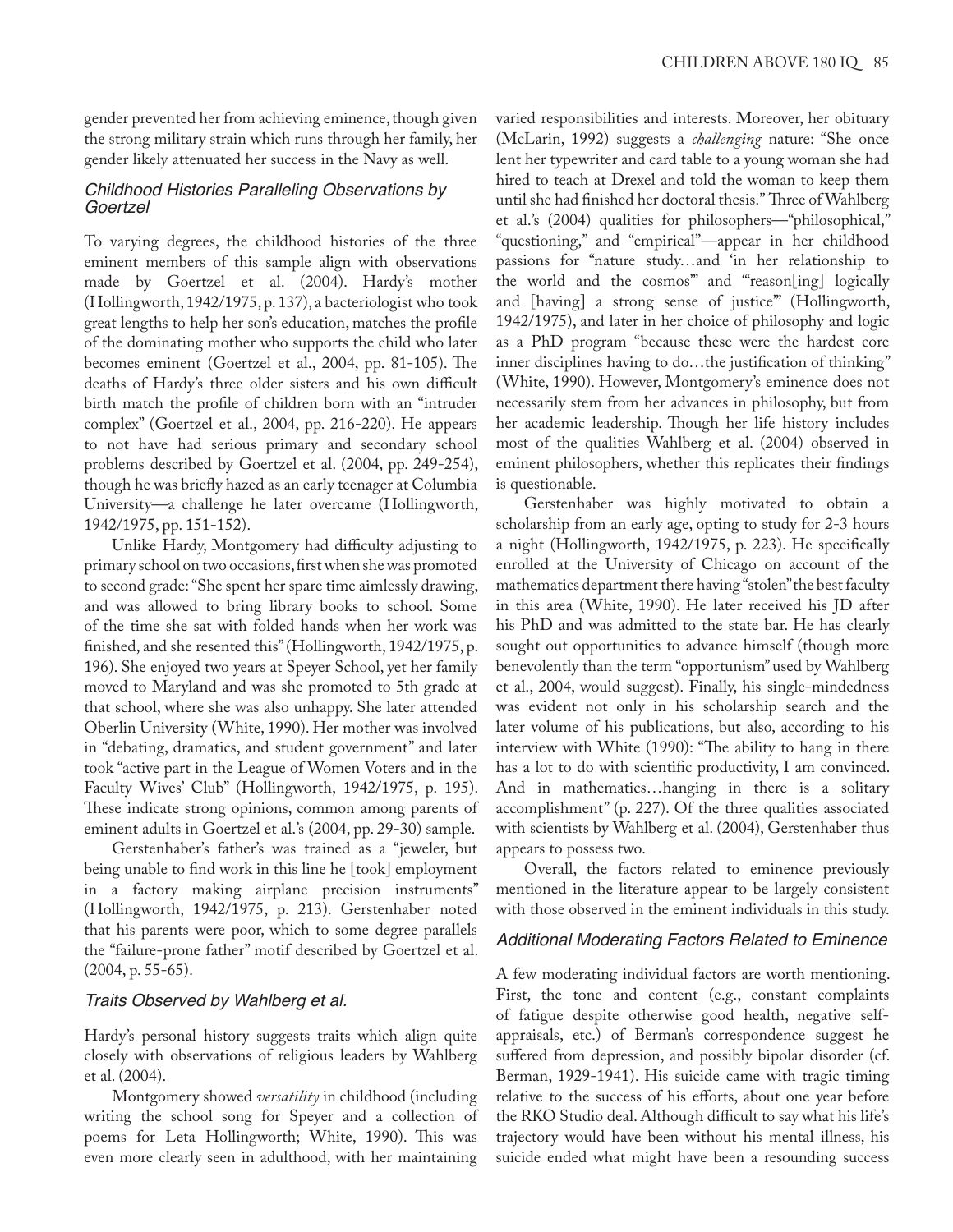of a career, given his personal involvement in developing the ARI forms and interviewing techniques for at least two years prior (Berman's letters notably exclude mention of Gallup's input on these; Berman, 1929-1941), and also Berman's professional connections to the film industry. The eminence of George Gallup gives some indication that Berman himself could have achieved eminence.

Next, both MacMurray and Berman appeared to repeatedly take career risks in the form of frequent career path changes which were out of proportion to the likely gains. MacMurray switched from an educational interest in law to psychology to law again, yet was always interested in chess. Likewise, Berman appeared to switch his interests from law, to chemistry, to physics, to marketing/audience research, and finally briefly to parapsychology (Berman, 1929-1941), from the time he entered college to the time of his death. Though not out of character for young people, this inability to specialize and continue along a single path seemed to intrude on their career progress, a difficulty predicted by Hollingworth (1942/1975, p. 259). Berman's suicide in particular came after a long period of diligent work in a field he seemed to take little joy in; he expressed distaste for this when pursuing his master's degree (Berman, 1929-1941).

## Adult Psychosocial Development

There appears to be sufficient information to draw conclusions about the resolutions of at least one psychosocial stage of development for ten of the 12 individuals studied. The apparent resolutions of the adult stages of psychosocial development for the Hollingworth sample are summarized in Table 2.

*Intimacy vs. Isolation.* Four subjects and participants appear to have resolved this stage in favor of intimacy, with six resolving it in a "mixed" manner (i.e., some degree of both outcomes was observed). In the cases of Machol, Hardy, Lehrman, and Gerstenhaber, this resolution appears to be unambiguously in favor of intimacy. Regarding Machol's resolution of this stage, he had been married for 45 years, and his long-term community organizing required a level of interpersonal skill and reciprocity. Though no record of the quality of his marriage is available, Hardy was clearly beloved by his students and fellow faculty, and remained married to his only wife at the time of his passing.

MacMurray married, but little about the interpersonal quality of his marriage remains. However, after his death, he was remembered fondly by *Chess Review* ("Donald MacMurray †," 1938, December): "'Mac,' as he was commonly known amongst his friends, was a lovable character"; and he was described by chess grandmaster Arnold Denker as a "close friend" (Denker & Parr, 1995, p. 38). Denker also notes that MacMurray's wife was a childhood sweetheart from an elementary school that he had earlier attended (P.S. 165, Manhattan; p. 38); the bond between these two may have been stronger than suggested by Hollingworth (1942/1975).

For other cases, the record is incomplete. Berman never married and wrote of his need to meet more people before his death, but remained on good terms with current and former colleagues, including hiring at least one them for his research (Berman, 1929-1941); this stage therefore appears to have a mixed resolution. Kremer remained married for decades, but the quality of friendships remains incomplete. The remaining cases for which more complete information is available were more ambiguous, especially for the women. B's daughter said that although B was a social butterfly, she also did not seem to be a particularly good match with her husband. Though she had many friends, none seemed to be aware of her bitterness. Participant H mentioned her very good marriage, but had relatively few close friends. McKernan and Montgomery were both divorced, though the latter was engaged at the time of her passing.

It should be noted that Gerstenhaber's relationships appear to be with people of generally superior ability (his wife is also a professor). This suggests the implicit argument regarding better communication among people of similar intelligence levels (Hollingworth, 1942/1975, pp. 257, 258, 260-263, 265, 286-287). Hollingworth spoke specifically of how individuals with high intelligence, in the absence of people who are at least close to their ability, may have difficulty exercising leadership, have specific social and communication difficulties and, at the highest levels of intelligence, cause them to be "too intelligent to be understood" (p. 265). Gerstenhaber's approach has served him well socially; more generally, organizations with high-intelligence qualification standards (e.g., Mensa, the International Society for Philosophical Enquiry (ISPE), etc.) may be able to provide a social benefit to their members. Furthermore, an examination of the social effects of childhood school acceleration on the positive resolution of this stage seems warranted. After the closing of the Speyer School, scholastic and academic placement of its students varied (e.g., White, 1990); in her longitudinal study on highly gifted children, Gross (2006) noted that the degree of acceleration in school was positively associated with the quality of their adult interpersonal relationships.

Of additional interest is that the three eminent individuals in this study all achieved eminence within academic institutions. It is also noteworthy that their success may be due to being in an environment with more intelligent people who provide these individuals not only the opportunity to display leadership, but also the opportunity for socializing on a broader range of intellectual topics. Academic institutions may even have provided an atmosphere wherein one's knowledge and ability to synthesize concepts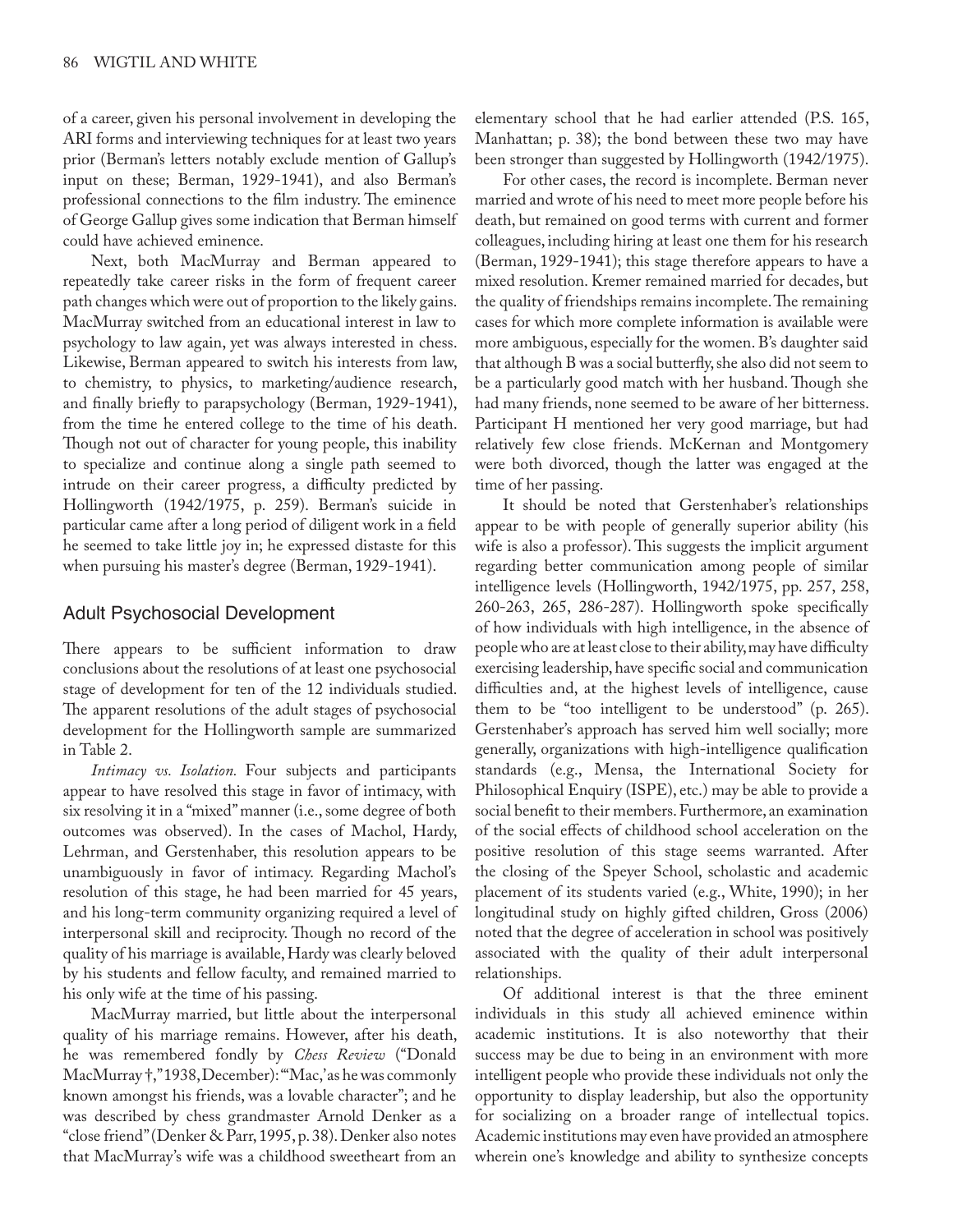| Subject/Participant         | Intimacy vs.<br><b>Isolation</b> | Generativity vs.<br><i>Stagnation</i> | Ego Integrity vs. Despair       |
|-----------------------------|----------------------------------|---------------------------------------|---------------------------------|
| Subject A: Machol           | Intimacy                         | Generativity                          | $\rm Unknown^b$                 |
| Participant B               | Mixed <sup>a</sup>               | Stagnation                            | Mixed <sup>a</sup>              |
| Subject D: Berman           | Mixed <sup>a</sup>               | Stagnation                            | Despair                         |
| Subject E: Hardy            | Intimacy                         | $\text{U}$ nknown $^{\text{b}}$       | $\text{U}$ nknown $^{\text{b}}$ |
| Subject F: MacMurray        | Mixed <sup>a</sup>               | $\rm Unknown^b$                       | Unclear                         |
| Participant G: Lehrman      | Intimacy                         | Mixed <sup>a</sup>                    | Mixed <sup>a</sup>              |
| Participant H               | Mixed <sup>a</sup>               | Stagnation                            | Mixed <sup>a</sup>              |
| Participant I: Montgomery   | Mixed <sup>a</sup>               | Mixed <sup>a</sup>                    | Unknownb                        |
| Participant J: McKernan     | Mixed <sup>a</sup>               | Mixed <sup>a</sup>                    | $\text{Unknown}^{\text{b}}$     |
| Participant L: Gerstenhaber | Intimacy                         | Generativity                          | Integrity                       |

TABLE 2 Resolution of Psychosocial Stages (Erikson & Erikson, 1998) in the Hollingworth Sample

*Notes:* Kremer (Subject C) and Smith (Subject K) not included due to generally incomplete information in all three stages.

a Indications of resolution of this stage in both outcomes (e.g., a mix of both intimacy *and* isolation, generativity *and* stagnation, ego integrity *and* despair).

b Insufficient information to surmise a likely resolution to this phase.

c Multiple interpretations of the resolution of this phase are possible.

provided a positive feedback loop between social interaction and reinforcement, inspiration, and career achievements.

*Generativity vs. Stagnation.* The resolution of this stage is also ambiguous. B and H appeared to have resolved the stage in favor of stagnation. H was proud of her work on copy-editing and reviewing the award-winning book, but she explicitly stated she felt unsuccessful.

Other cases appear to have resolved this crisis more ambiguously. Overall, Lehrman felt he'd done good work (suggesting generativity), but that it had been ignored (suggesting stagnation), yet he also reflected that his three children were an accomplishment. In spite of her eminent career, Montgomery noted to White (1990), "[G]iven how hard I've worked and how many advantages I've had…I am a failure" and that she ought to have been "a university…or a foundation president" (p. 224). However, she considered her four children her major accomplishment. McKernan, who also considered her children her greatest achievement, didn't believe she was an achiever. Berman's letters and manner of death illustrate the depth of his feeling of stagnation.

Though the aforementioned summary shows an apparent drift on MacMurray's part toward stagnation, hindsight and a view of chess culture may provide some explanation for some of his decisions. The actual nature of MacMurray's chess prizes were omitted from Hollingworth (1942/1975): in 1934, at the age of 19, he took seventh place at the U.S. Open (alternatively known as the American Chess Federation Tournament); in 1937, he took third place. In 1938, possibly symptomatic with the abdominal cancer which would soon take his life, he missed qualifying for the finals by a tiebreaker, yet handily won the "Consolation Master's" round. The average age (at first victory) of the winners of this national tournament in the ten years before and after his death was 29.1 years (*SD* = 10.8). With the high-level practice he got to that point, it seems plausible that he could have secured a national victory. Grandmaster Arnold Denker believed he would have also become a grandmaster, if he had lived (Denker and Parr, 1995, p. 40).

Though tournament winnings were not as significant at that time as today—perhaps as little as \$156 (Little, 1937), worth about \$2,500 in 2015 (U.S. Bureau of Labor Statistics, 2015)—chess champions could be paid for simultaneous exhibitions. The Belgian chess champion Koltanowski was supposedly paid £500 for such a blindfold exhibition (Gancher, 1937), or £30,000 today after adjusting for inflation (Bank of England, 2015).

MacMurray's talent was not limited to his ability to play chess, but also his ability to write about it engagingly and humorously. His first article for *Chess Review*, "The Gentle Art of Annoying" (MacMurray, 1933), is easily accessible to the chess master and non-player alike. It seems, given these talents and the "notoriety" (Hollingworth, 1942/1975, p. 171) which he had gained, that MacMurray had positioned himself for a career as a journalist, commentator, author, and international player, or some a combination of these. His games and articles are still discussed in the chess community (e.g., Horowitz, 1971; Denker & Parr, 1995). A case could be made that his educational progress interfered with his chess progress, rather than vice versa. His discussing his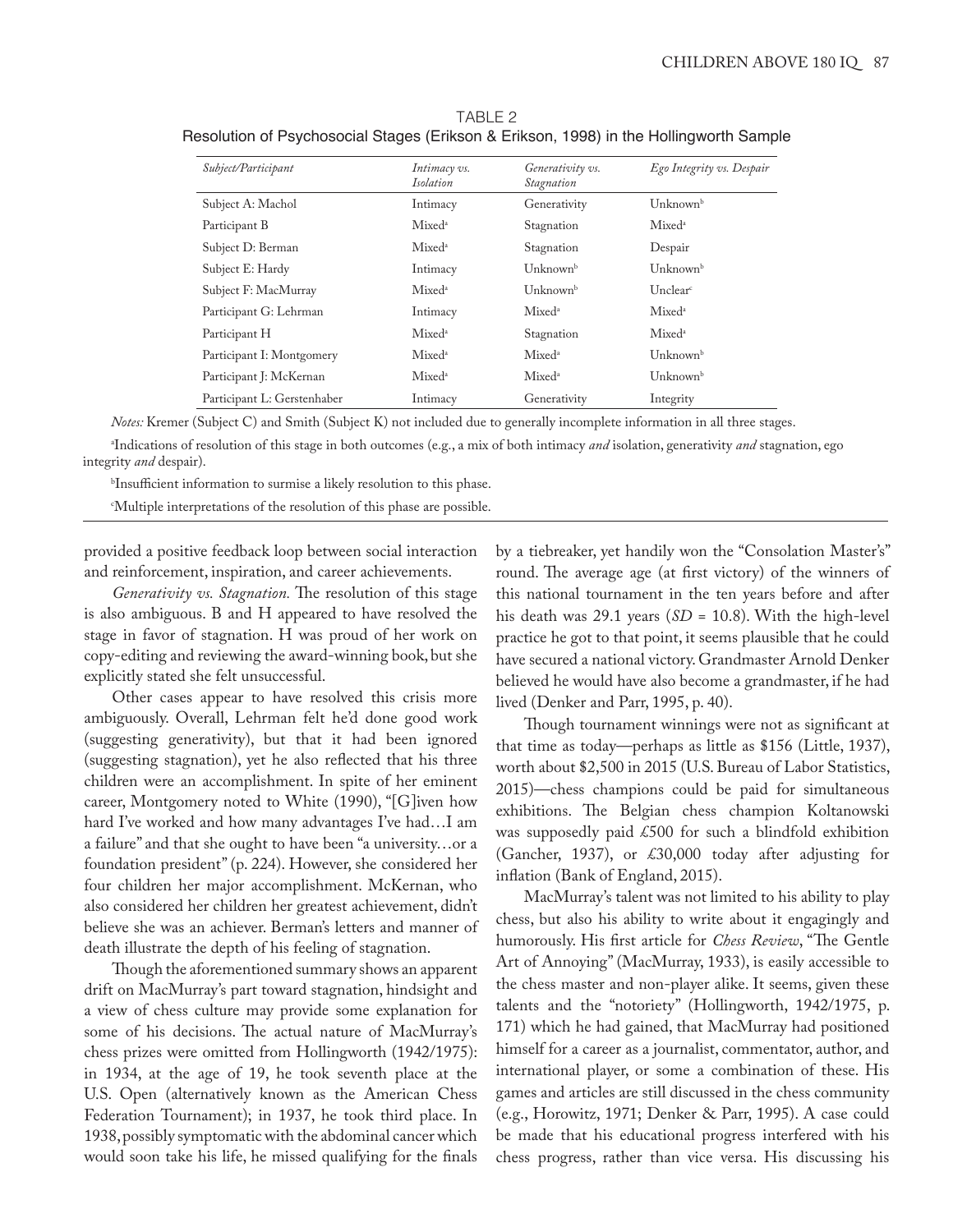plans throughout his illness suggests resolution in favor of generativity.

Machol worked persistently for his community and at his career over 45 years, and also raised three daughters. Though he did not directly reflect on this in his oral history, one gets the sense that he was proud of his accomplishments and the mark he helped leave on his community. Similarly, Gerstenhaber appeared quite satisfied with his accomplishments and his children.

*Ego integrity vs. Despair.* Berman and MacMurray died before the publication of Leta Hollingworth's book, and Berman's (1929-1941) letters and suicide notes show someone who looked back on his life with despair enough to end it. Terminally ill young adults, as MacMurray was, may seek resolution of this stage in anticipation of their own deaths (Trueman & Parker, 2006). MacMurray's denial that he was dying could indicate a resolution in favor of despair, or that his "plans" were an image of an integrated self that he wanted others to remember: his ultimate resolution of this stage thus appears to be unclear.

The three interviewed participants appeared to hold mixed feelings about whether their lives were successes. Lehrman felt his life had been "fairly successful," H held a similar view, while B's daughter reported that her mother's view of her own life was heavily colored by her mood that day. Gerstenhaber modestly held the view that his life was successful.

### *Psychosocial Trajectories in the Hollingworth Sample*

The four participants in the present study, B, Lehrman, H, and Gerstenhaber, seem to have fairly mixed psychosocial trajectories, and, as Erikson and Erikson (1998, p. 64) suggested was a possibility, their resolutions of "integrity vs. despair" seemed fairly dependent on the resolution of the prior two stages. The resolution of "generativity vs. stagnation" seems heavily dependent on attitudes that their achievement in adulthood should be directly related to their IQ scores. Ironically—having faced prejudice and early poverty yet achieving a generative and successful adulthood—Gerstenhaber used variations of the root word "fortune" in his reply four times, and "lucky" twice, reflecting perhaps modesty, or an understanding of the nature of chance in achieving success—or both. Also ironically, the reverse held for Montgomery, who resolved this stage in favor of stagnation—despite being considered eminent by the present authors.

The effects of high expectations surrounding success in this sample appear to be twofold. First, when discussing their abilities, none of the participants discussed their childhood IQ scores with qualifications about their inaccuracy and inflation (previously described). With a careful reading of Leta Hollingworth's discussion of IQ, is it clear that that she herself didn't necessarily believe that scores above 180 on the Stanford-Binet indeed meant "one in a million." Moreover, contemporary (e.g., Jordan, 1923; Yerkes, 1917) and modern (Becker, 2003; Kaplan & Sacuzzo, 2012; Reynolds & Fletcher-Janzen, 2004, p. 795; Sattler, 2008, p. 106) analyses of the 1916 Stanford-Binet and its 1937 revision have shown significant variability in IQ scores across both age and ability level, which can yield inaccurate and inflated IQ scores relative to the actual percentile rank.

Second, though clearly shown as a factor contributing to adult success (e.g., Gottfredson, 1997) and eminence (e.g., Simonton, 2012), the relationship is by no means exclusive. Suppose the correlation between civilian job performance and intelligence is .75 (as described by, e.g., Hunter, 1986). A person with an IQ three standard deviations above the mean would have statistically predicted success of only 2.25 deviations above the mean (a phenomenon known as "regression to the mean"). Plus, this does not account for the standard error of such an estimate, adding further variability, and that performance does not correlate perfectly with success.

An additional theme of the participants' reactions to their perceptions of stagnation should be noted. Two of the women, Participants B and H, were overqualified for the jobs they held (Participant H as a PhD copyeditor, and Participant B, who balanced the books for her husband's business), possibly due to the dearth of opportunity given to women at the time. They appeared to resign themselves to sub-optimal levels of productivity, yet maintained active work lives. Three of the women, B, Montgomery, and McKernan, were involved in their communities (Montgomery and McKernan, who cited their children as achievements, seemed more deeply involved).

Some of the men's reactions to stagnation imply that caution should be exercised. Overestimating the abundance of opportunity as well as the effect of IQ on success and judgment, may have occurred for some of the men in the study, particularly MacMurray and Berman. As mentioned earlier, MacMurray and Berman appeared to repeatedly take career risks in the form of frequent career path changes, out of proportion to likely gains. This risk-taking behavior could be a consequence of incorrectly believing that the inflated IQ scores were accurate, as well as failing to recognize the regression to the mean. Ignoring this relatively lower statistical predicted success could lead an individual, especially an American man in the middle of the 20th Century (who faced little gender discrimination), to believe that repeated risks, in the form of career changes and risks, would ultimately and inevitably yield success.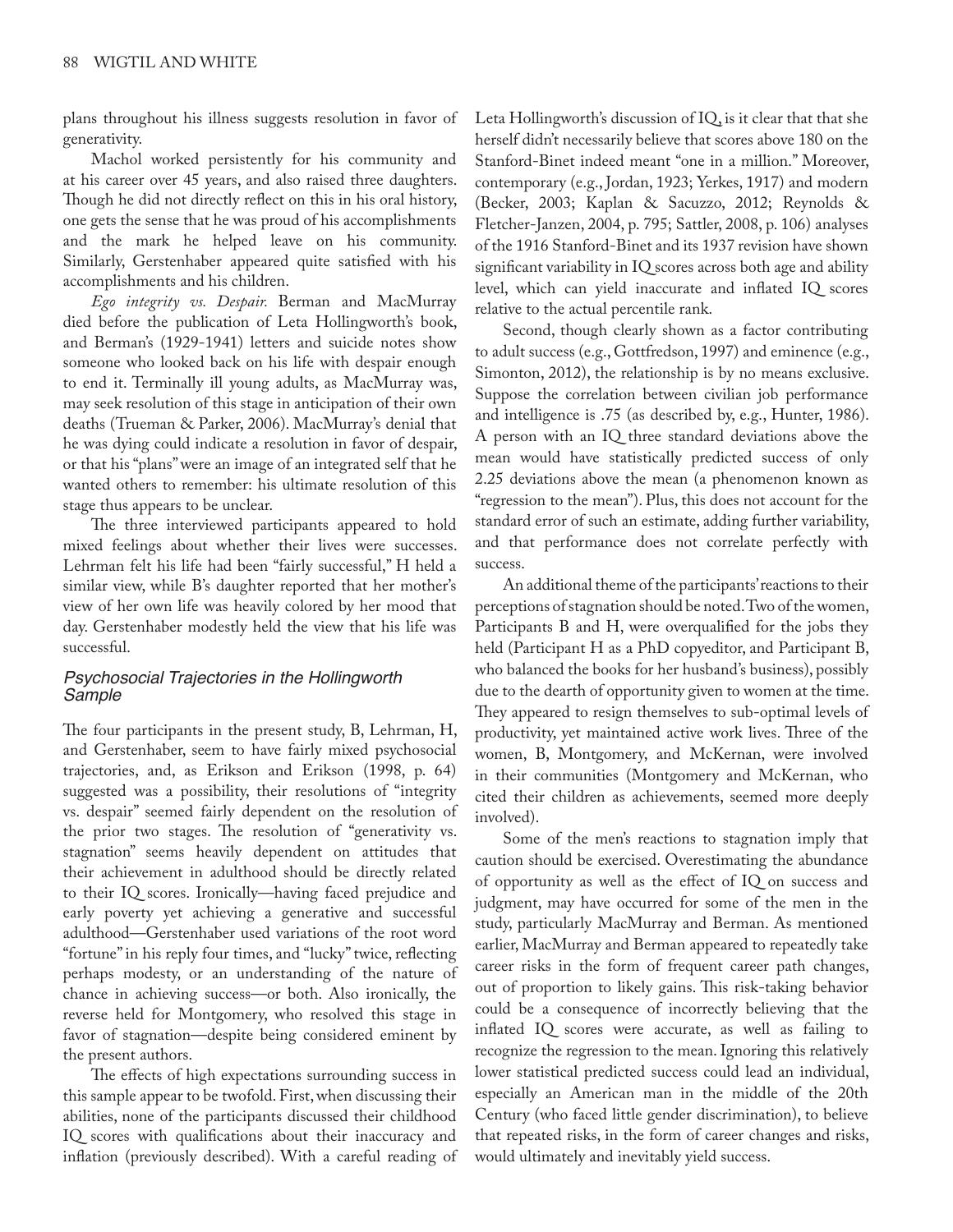# **Conclusion**

Leta Hollingworth's study changed the landscape of psychology, and its subjects were themselves changed by it. The conclusions about their outcomes are colored by both the generational and individual circumstances in which they lived. Gerstenhaber's reply about highly gifted people offers wisdom:

For someone born into a minority family without means, I have been exceedingly lucky. The problems faced by talented but disadvantaged children today are preventing many who could be important contributors to the sciences, arts, and society in general, from achieving their potential. They don't all have mothers like mine, who fought to find a path to education for her child. We have to seek them out but are not doing enough to find them, bring them out of isolation, and give them the opportunities I was so fortunate to have enjoyed. (M. Gerstenhaber, personal communication, November 9, 2015)

Let us therefore continue Leta Hollingworth's work, working to ensure that our efforts change the people whom we study, and gifted people from all walks of life, for the better.

# **References**

- Bank of England. (2015). Inflation calculator. Retrieved from http://www.bankofengland.co.uk/education/Pages/ resources/inflationtools/calculator/flash/default.aspx
- Becker, K. A. (2003). History of the Stanford-Binet intelligence scales: Content and psychometrics (Stanford-Binet Intelligence Scales, Fifth Edition Assessment Service Bulletin No. 1). Itasca, IL: Riverside Publishing.
- Berkeley Divinity School. (1969). *The Reverend Dr. Edward Rochie Hardy, Jr.: Prepared for the celebration of his twentyfive years at Berkeley Divinity School* [Pamphlet]. New Haven, CT: Author.
- Berman, Daniel. (1929-1941). *Letters*. (Manuscript Collection, M0796, M0796 Half Box). Stanford University Libraries Special Collections and University Archives, Stanford University, Stanford, CA.
- Binet, A., & Simon, T. (1905/1916). New methods for the diagnosis of the intellectual level of subnormals. In H. H. Goddard (Ed.), *Development of intelligence in children (the Binet-Simon Scale)* (E. S. Kite, Trans.; pp. 37-90). Baltimore, MD: Williams & Wilkins.
- Cohen, J. (1992). A power primer. *Psychological Bulletin*, *112*(1), 155-159.
- Costa, P. T., Jr., & McCrae, R. R. (1992). *Revised NEO Personality Inventory (NEO–PI–R) and NEO Five Factor Inventory (NEO–FFI): Professional manual*. Odessa, FL: Psychological Assessment Resources.
- Cox, C. M. (Ed.). (1926). *Genetic studies of genius: Volume II. The early mental traits of three hundred geniuses.* Stanford, CA: Stanford University Press.
- Damian, R. I. & Simonton, D. K. (2015). Psychopathology, adversity, and creativity: Diversifying experiences in the development of eminent African Americans. *Personality Processes and Individual Differences*, *108*(4), 623-626.
- Denker, A. S. & Parr, L. (1995). Death be not proud of dreams destroyed. In: *The Bobby Fischer I knew and other stories.* San Francisco, CA: Hypermodern Press.
- Donald MacMurray†. (1938, December). *Chess Review, VIII*(12), 293.
- Ms. Eleanor Alice Haines McKernan. (2010). Retrieved from http://www.guilfordfuneralhome.com/obituaries/ obituary-listings?obId=376956#/obituaryInfo
- The emergence of market research. (n.d.). In *Online encyclopedia*. Retrieved from http://encyclopedia.jrank. org/articles/pages/2913/The-Emergence-of-Market-Research.html
- Eminence. (1913). In *Webster's unabridged dictionary*. Springfield, MA: G. & C. Merriam.
- Eminence. (n.d.). In *Merriam-Webster's online dictionary*. Retrieved November 1, 2015, from http://www. merriam-webster.com/dictionary/eminence
- Erikson, E. H. & Erikson J. M. (1998). *The life cycle completed (extended version)* [Kindle version]. New York, NY: W. W. Norton.
- The Executive Council of the Episcopal Church (1982, Feb. 17-19). *Executive Council Minutes*. Greenwich, CT: Author.
- Feldman, D. H. (1984). A follow-up study of subjects scoring above 180 IQ in Terman's "Genetic studies of genius." *Exceptional Children*, *50*(6), 518-523.
- Galton, F. (2000). *Hereditary genius: An inquiry into its laws and consequences* [Electronic version]. Retrieved from http://galton.org (Original work published 1869; 2000 version based on 2nd ed., 1892)
- Gancher, J. (1937, May). Checking the news. *Chess Review, VII*(5), 111-114.
- Goertzel, V., Goertzel, M., Goertzel, T., & Hansen, A. M. W. (2004). *Cradles of eminence* (2nd ed.). Scottsdale, AZ: Great Potential Press.
- Gottfredson, L. S. (1997). Why G matters: The complexity of everyday life. *Intelligence*, *23*(1), 79-132.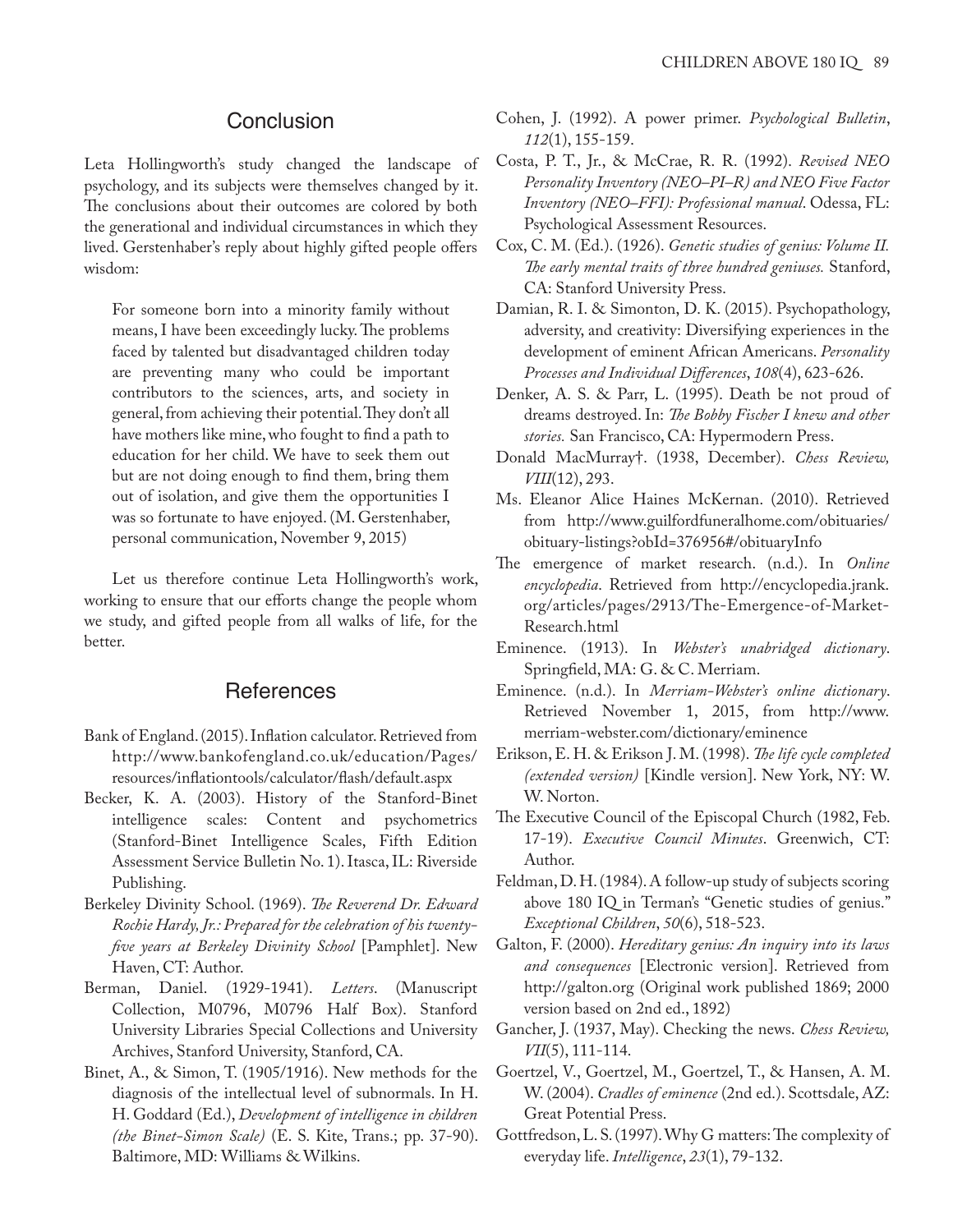- Gross, M. U. M. (2004). *Exceptionally gifted children*. London, UK: RoutledgeFalmer.
- Gross, M. U. M. (2006). Exceptionally gifted children: Long-term outcomes of academic acceleration and nonacceleration. *Journal for the Education of the Gifted*, *29*(4), 404-429.
- Hollingworth, L. S. (1975). *Children above 180 IQ Stanford-Binet: Origin and development*. New York, NY: Arlo Press. (Original work published 1942)
- Horowitz, I. A. (1971). *Chess for beginners.* New York, NY: Simon & Schuster.
- Hunter, J. E. (1986). Cognitive ability, cognitive aptitudes, job knowledge, and job performance. *Journal of Vocational Behavior, 29*(3), 340-362.
- Jordan, A. M. (1923). The validation of intelligence tests. *Journal of Educational Psychology, 14*(6), 348-366.
- Judge, T. A., Higgins, C. A., Thoresen, C. J., & Barrick, M. R. (1999). The big five personality traits, general mental ability, and career success across the life span. *Personnel Psychology, 52*, 621-652.
- Kaplan, R. M., & Saccuzzo, D. P. (2012). *Psychological testing: Principles, applications, and issues* (8th ed.). Belmont, CA: Wadsworth.
- Little, P. H. (1937, October). The Paul Morphy centennial tournament: Part II. *Chess Review, VII*(10), 224-229.
- Lovecky, D. V. (1986). Can you hear the flowers singing? Issues for gifted adults. *Journal of Counseling and Development*, *64*, 572-575.
- Lubinski, D. (2009). Exceptional cognitive ability: The phenotype. *Behavioral Genetics*, *39*, 350-358.
- MacMurray, D. (1933). The gentle art of annoying. *Chess Review*, *I*(1), 25-26.
- Machol, R. M. (2013). Oral history of Teaneck (2) Interviews conducted in the 1980s [Interview by M. B. Burr]. Retrieved November 1, 2015, from http://www. teaneck.org/virtualvillage/oralhistory2/machol.html
- McCrae, R. R., & John, O. P. (1992). An introduction to the five-factor model and its applications. *Journal of Personality, 60*(2), 175-215.
- McLarin, K. J. (1992, January 6). Martha Montgomery, Drexel official, Ethicist. *The Philadelphia Inquirer*. Retrieved from http://articles.philly.com/1992-01-06/ news/26035871\_1\_drexel-university-engineeringethics-board-member
- Park, G., Lubinski, D., & Benbow C. (2008). Ability differences among people who have commensurate degrees matter for scientific creativity. *Psychological science*, *19*(10), 957-961.
- Reynolds, C. R., & Fletcher-Janzen, E. (2004). *Concise encyclopedia of special education: A reference for the education*

*of the handicapped and other exceptional children and adults*. New York, NY: John Wiley & Sons.

- Sattler, J. M. (2008). *Assessment of children*: *Cognitive foundations* (5th ed.). San Diego, CA: Jerome M. Sattler Publishing.
- Scheinfeld, A. (1939). *You and heredity*. New York, NY: Frederick A. Stokes.
- Silverman, L. K. (1990). Social and emotional education of the gifted: The discoveries of Leta Hollingworth. *Roeper Review*, *12*(3), 171-178.
- Simonton, D. K. (1991). Latent-variable models of posthumous reputation: A quest for Galton's *G*. *Journal of Personality and Social Psychology*, *60*(4), 607-619.
- Simonton, D. K. (2009). The "Other IQ": Historiometric assessments of intelligence and related constructs. *Review of General Psychology*, *13*(4), 315-326.
- Simonton, D. K. (2012). Creative genius as a personality phenomenon: Definitions, methods, findings, and issues. *Society and Personality Psychology Compass*, *6*(9), 691-706.
- Simonton, D. K., & Song, A. V. (2009). Eminence, IQ, physical and mental health, and achievement domain: Cox's 282 geniuses revisited. *Psychological Science*, *20*(4), 429-434.
- Smith, F. A. (1952). *Judicial review of legislation in New York, 1906-1938.* New Your, NY: Columbia University Press.
- Spengler, M., Brunner, M., Damina, R. I., Lüdtke, O., Martin, R., & Roberts, B. W. (2015). Student characteristics and behaviors at age 12 predict occupational success 40 years later over and above childhood IQ and parental socioeconomic status. *Developmental Psychology*, *51*(9) 1329-1340.
- Stormonth, J., & Phelp, P. H. (1881). Eminence. In *Etymological and pronouncing dictionary of the English language, including a very copious selection of scientific terms for use in schools and colleges and as a book of general reference* (6th ed., p. 175). Edinburgh, UK: William Blackwood and Sons.
- Terman, L. M. (1916). *The measurement of intelligence: An explanation of and a complete guide for the use of the Stanford revision and extension of the Binet-Simon Intelligence Scale*. Boston, MA: Houghton Mifflin.
- Terman, L. M. (Ed.). (1925). *Genetic studies of genius, Vol. I: Mental and physical traits of a thousand gifted children*. Stanford, CA: Stanford University Press.
- Terman, L. M., Burks, B. S., & Jensen, D. W. (1930). *Genetic studies of genius, Vol. III: The promise of youth: Followup studies of a thousand gifted children.* Stanford, CA: Stanford University Press.
- Terman, L. M., & Merrill, M. A. (1937). *Measuring intelligence*. Boston, MA: Houghton Mifflin.